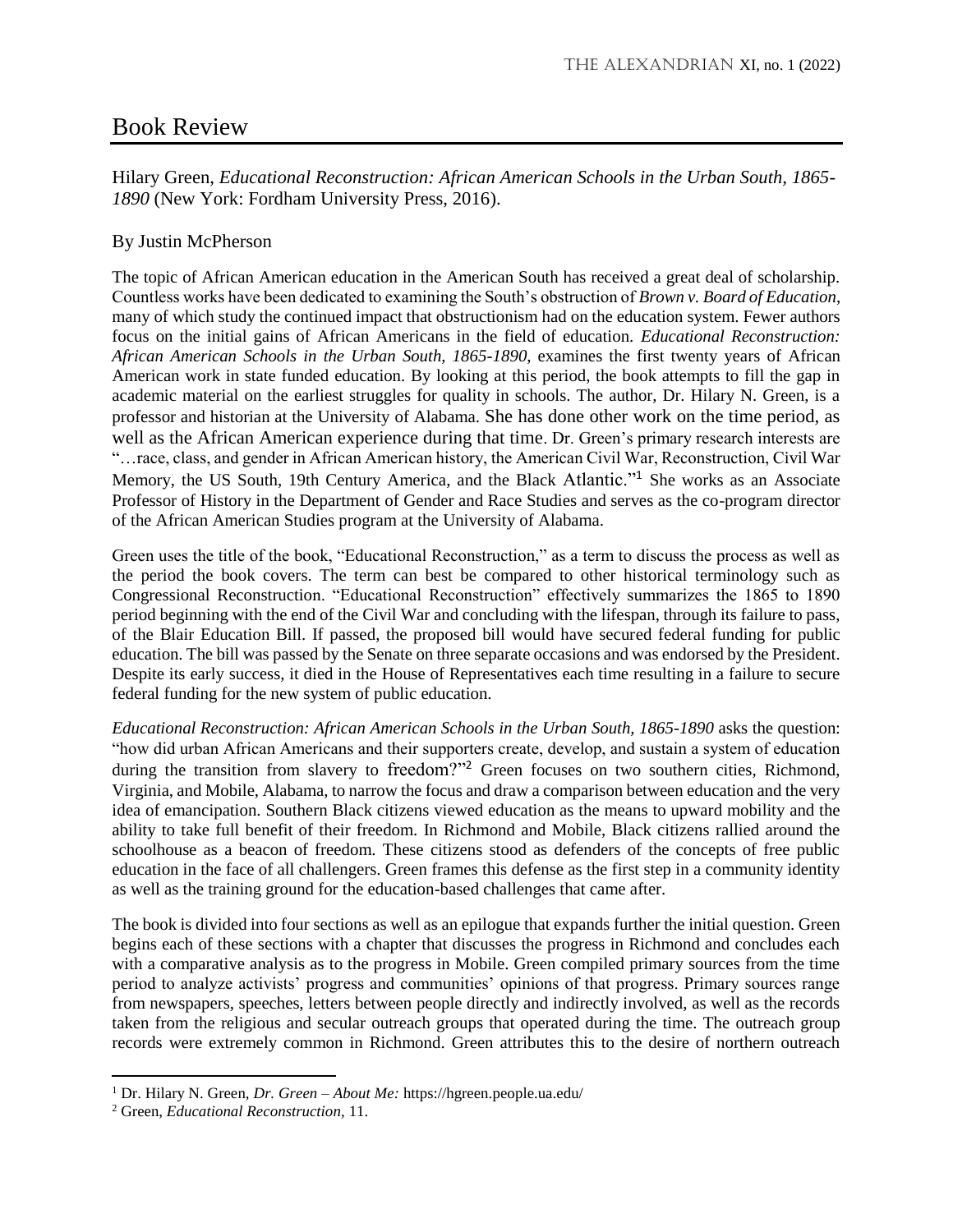groups to convert the formal confederate capital city into a bastion of advancement. Green notes that when charities and outreach groups reached Richmond the work had started without them.

It is one of the key assumptions of the book that the Black community saw education as a way of legitimizing and protecting their community. This point is argued using primary source documents that discuss the goal of creating an educated citizenry as well as a middle-class cadre capable of self-advocating and using electoralism and more social means to achieve their goals. The white community of Richmond at large was against the education of African Americans. They also resented the growing number of black education professionals fighting for teaching and administration positions in African American schools. Green discusses this at length as positions in African American schools were commonly given to white educators that failed to pass requirements to teach in white schools. While there was some success as a result of these struggles, and Black schools saw both Black teachers and Black principles, schools reverted to their previous habits following the Democratic rise to power after Reconstruction. Ultimately, the violence and arson in Mobile was not found Richmond. The book claims that this is because the Whites in Richmond were primarily concerned with getting Northerners out. Violence would only encourage them to stay.

The expectations in Mobile were different, because their diversity was an added layer to the obvious difficulties of building an education system in the Deep South. Mobile's Creole population benefitted from the Adams–Onís Treaty, which meant that any African American in Alabama claiming French ancestry would be treated and counted as full citizens. This created a large divide between the experiences of Creole and non-Creole Mobilians of color. The Creole population, sometimes referred to as the "Treaty Population," did not see their education restricted even after the Nat Turner Rebellion led to stricter laws about education in the Black community. Green claims that the division led the Creole population to desire a place in the Antebellum South's racial hierarchy. While this was a barrier, the white population's indiscriminate discrimination forged an alliance that led to the advancement of public education. The white community utilized violence in an attempt to intimidate the communities of color in Mobile, but it instead served as an issue that united the communities of color. It is important to note, as Green did, that Mobilians gathered as soon as they were able and were not lacking for purpose. One of the most powerful images the book conjures is that of the Black community of Mobile gathering in 1865. Just eleven days after Confederate Troops had surrendered the city the community sang out: "Free workmen in the cotton-field, And in the sugar cane; Free children in the common school, With nevermore a chain. Then rally, Black Republicans— Aye, rally! We are free! We've waited long to sing the song— The song of liberty."<sup>3</sup> Unfortunately, Mobile saw many advancements counteracted as Reconstruction ended and troops were removed. Green draws blame to the lack of unity as well as the indifference or, in some cases, obstruction from the Alabama state government.

The scope of Green's analysis opens at the epilogue of the book. This section is dedicated to the Blair Education Bill. Green claims that the death of this bill marks the end of the Educational Reconstruction period. The book also examines the differences in opinions that led to the defeat of the bill. Green points to the success of the Black community as the first aspect that led to defeat. In the epilogue, Green offers the success of black education as leading to the cooling off of northern resolve. With the school systems having made their achievements, white Northerners grew less concerned with the continuing support. Additionally, white supporters took what Green calls a "convenient off ramp," by aligning themselves with the Booker T. Washington philosophy. This philosophy was not widely supported by the Richmond or Mobile communities, as it focused more on industrial training than higher levels of education. The support that the cities were used to receiving was reallocated from a primarily liberal arts education to an industrial one. Green also notes the loss of support from Blair himself. W. E. B. Du Bois and other prominent members of the civil rights movement lamented the huge setbacks to the movement caused by these developments.

 $\overline{\phantom{a}}$ 

<sup>3</sup> Green, *Educational Reconstruction*, 65.